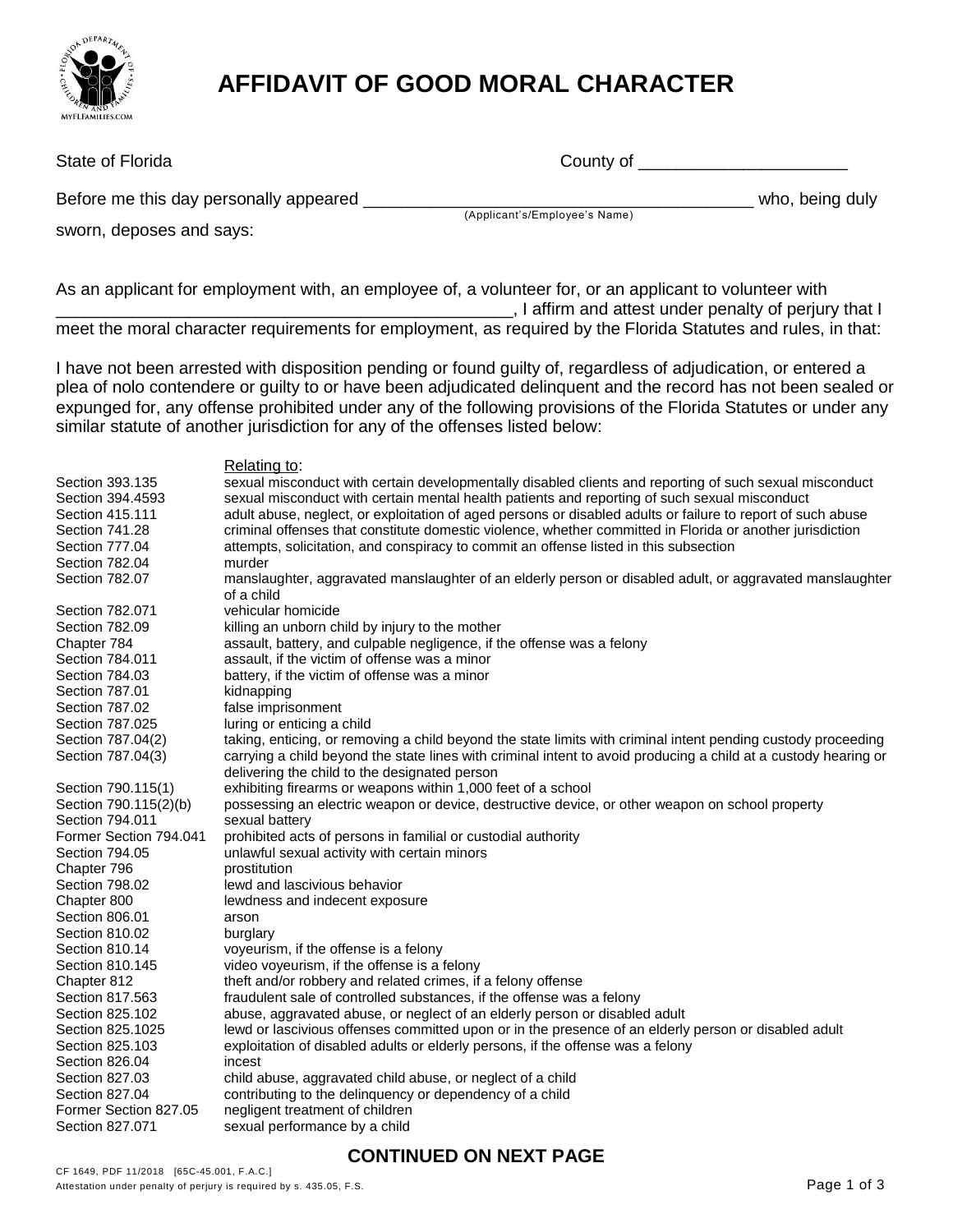| Section 843.01    | resisting arrest with violence                                                                                                    |
|-------------------|-----------------------------------------------------------------------------------------------------------------------------------|
| Section 843,025   | depriving a law enforcement, correctional, or correctional probation officer means of protection or<br>communication              |
| Section 843.12    | aiding in an escape                                                                                                               |
| Section 843.13    | aiding in the escape of juvenile inmates in correctional institution                                                              |
| Chapter 847       | obscene literature                                                                                                                |
| Section 874.05(1) | encouraging or recruiting another to join a criminal gang                                                                         |
| Chapter 893       | drug abuse prevention and control, only if the offense was a felony or if any other person involved in the<br>offense was a minor |
| Section 916,1075  | sexual misconduct with certain forensic clients and reporting of such sexual conduct                                              |
| Section 944.35(3) | inflicting cruel or inhuman treatment on an inmate resulting in great bodily harm                                                 |
| Section 944.40    | escape                                                                                                                            |
| Section 944.46    | harboring, concealing, or aiding an escaped prisoner                                                                              |
| Section 944.47    | introduction of contraband into a correctional facility                                                                           |
| Section 985,701   | sexual misconduct in juvenile justice programs                                                                                    |
| Section 985.711   | contraband introduced into detention facilities                                                                                   |

## THE FOLLOWING APPLIES ONLY TO THOSE APPLICANTS FOR MENTAL HEALTH POSITIONS

In addition to the Chapter 435, F.S., listed offenses, the following offenses are also applicable for "Mental Health Personnel" screened pursuant to section 394.4572, F.S., defined as "program directors, professional clinicians, staff members, or volunteers working in a public or private mental health program or facility who have direct contact with individuals held for examination or admitted for mental health treatment." **The additional offenses apply only to "Mental Health Personnel" as determined pursuant to Section 408.809, F.S. as listed below**

| Relating to:                                                                                                                                                                                                                                 |
|----------------------------------------------------------------------------------------------------------------------------------------------------------------------------------------------------------------------------------------------|
| felony offenses contained in Chapter 408                                                                                                                                                                                                     |
| offers service or skilled service without valid license when licensure is required, or knowingly files a false or<br>misleading license or license renewal application, or submits false or misleading information related to<br>application |
| Medicaid provider fraud                                                                                                                                                                                                                      |
| Medicaid fraud                                                                                                                                                                                                                               |
| attempts, solicitation, and conspiracy to commit an offense listed in this subsection                                                                                                                                                        |
| fraudulent acts through mail, wire, radio, electromagnetic, photoelectronic, or photooptical systems                                                                                                                                         |
| false and fraudulent insurance claims                                                                                                                                                                                                        |
| obtaining goods by using a false or expired credit card or other credit device, if the offense was a felony                                                                                                                                  |
| fraudulently obtaining goods or services from a health care provider                                                                                                                                                                         |
| patient brokering                                                                                                                                                                                                                            |
| criminal use of personal identification information                                                                                                                                                                                          |
| obtaining a credit card through fraudulent means                                                                                                                                                                                             |
| fraudulent use of credit cards, if the offense was a felony                                                                                                                                                                                  |
| forgery                                                                                                                                                                                                                                      |
| uttering forged instruments                                                                                                                                                                                                                  |
| forging bank bills, checks, drafts or promissory notes                                                                                                                                                                                       |
| uttering forged bank bills, checks, drafts, or promissory notes                                                                                                                                                                              |
| fraud in obtaining medicinal drugs                                                                                                                                                                                                           |
| the sale, manufacture, delivery, or possession with the intent to sell, manufacture, deliver any counterfeit<br>controlled substance, if the offense was a felony                                                                            |
| racketeering and collection of unlawful debts                                                                                                                                                                                                |
| the Florida Money Laundering Act                                                                                                                                                                                                             |
|                                                                                                                                                                                                                                              |

I also affirm that I have not been designated as a sexual predator pursuant to s. 775.21, F.S.; a career offender pursuant to s. 775.261, F.S.; or a sexual offender pursuant to s. 943.0435, F.S., unless the requirement to register as a sexual offender has been removed pursuant to s. 943.04354, F.S.

I understand that I must acknowledge the existence of any applicable criminal record relating to the above lists of offenses including those under any similar statute of another jurisdiction, regardless of whether or not those records have been sealed or expunged. Further, I understand that, while employed or volunteering at

in any position that requires background screening as a condition of employment, I must immediately notify my supervisor/employer of any arrest and any changes in my criminal record involving any of the above listed provisions of Florida Statutes or similar

CF 1649, PDF 11/2018 [65C-45.001, F.A.C.] **CONINUED ON NEXI PAGE** Page 2 of 3 **CONTINUED ON NEXT PAGE**